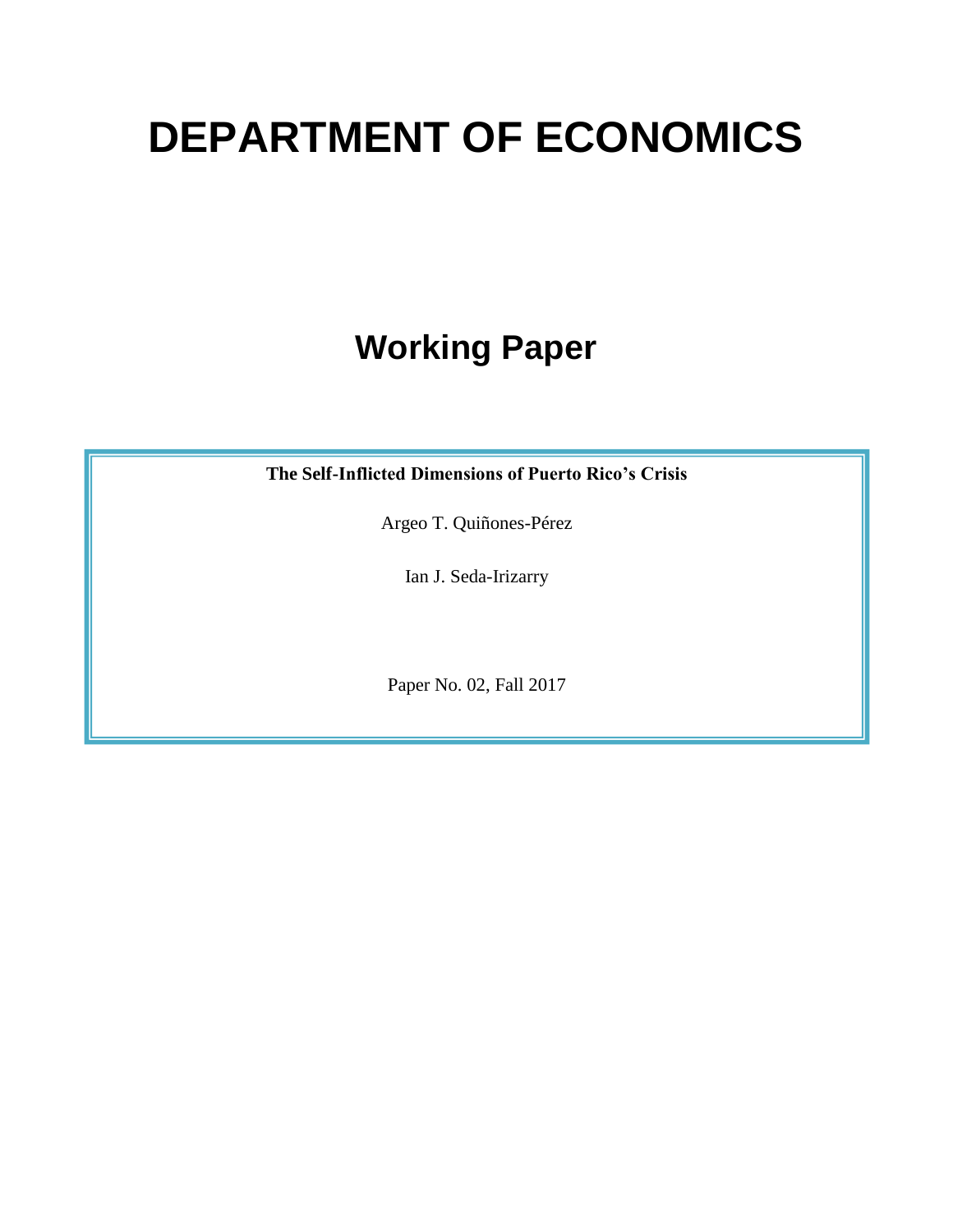#### **The Self-Inflicted Dimensions of Puerto Rico's Crisis**

"Puerto Rico requires a labor policy directed towards converting us into an attractive jurisdiction for establishing businesses and for creating opportunities of employment in the private sector"- Francisco Montalvo Fiol, coordinator for the *Coalition of the Private Sector*, January 4, 2017.

#### **Introduction**

The decade long socio-economic depression through which Puerto Rico is passing has caught international attention, with characterizations such as "the biggest default in U.S. municipal bonds market history" or "the Greece of the Caribbean" feeding the imagination of those that seek explanations to understand it. Local and foreign bondholders, a pro-austerity government, and a fiscal control board have all become the major protagonists in a story of social decomposition in a nation that was once thought to be a model for capitalist industrial development and social welfare.

For many within Puerto Rico, past concerns and fears associated with achieving political independence from the United States, fed in large part by decades of cold war propaganda, have become very real under the colonial status. The poverty level is three times that of the United States, the island is among the most unequal nations in the world, and the emigration waves have surpassed those of the 1950s to the point that the island is being depopulated. The unhindered mobility of the "factors of production," i.e. capital and labor, that for decades has characterized the business environment in the island has not produced the dynamic and long term economic growth, or convergence with the metropolis, that some economic theories and models would have predicted.<sup>1</sup>

Not surprisingly many explanations have been put forward to understand the causes of the crisis in Puerto Rico. For example, some have focused on the expiration in the year 2006 of a federal tax break for corporate income that had attracted foreign multinational firms since the mid 1970s, while others point fingers at incompetent governmental administrations. Still, it is the more general topic of the colonial relationship with the United States that has taken center stage in the discussions pertaining to the crisis.

<sup>&</sup>lt;sup>1</sup> For a detailed empirical description of this divergence and economic collapse, see Argeo T. Quiñones-Pérez and Ian J. Seda-Irizarry, "Wealth Extraction, Governmental Servitude and Social Desintegration in Colonial Puerto Rico" *New Politics* 15, no. 4 (Winter 2016): 91-98. For a discussion of the "Lewis Model" of economic development that was fashionable during the 1950s and how Puerto Rico's experience did not align to it, see Francisco Catalá, *Promesa Rota: Una Mirada Institucionalista a Partir de Tugwell* (Puerto Rico: Ediciones Callejón, 2013).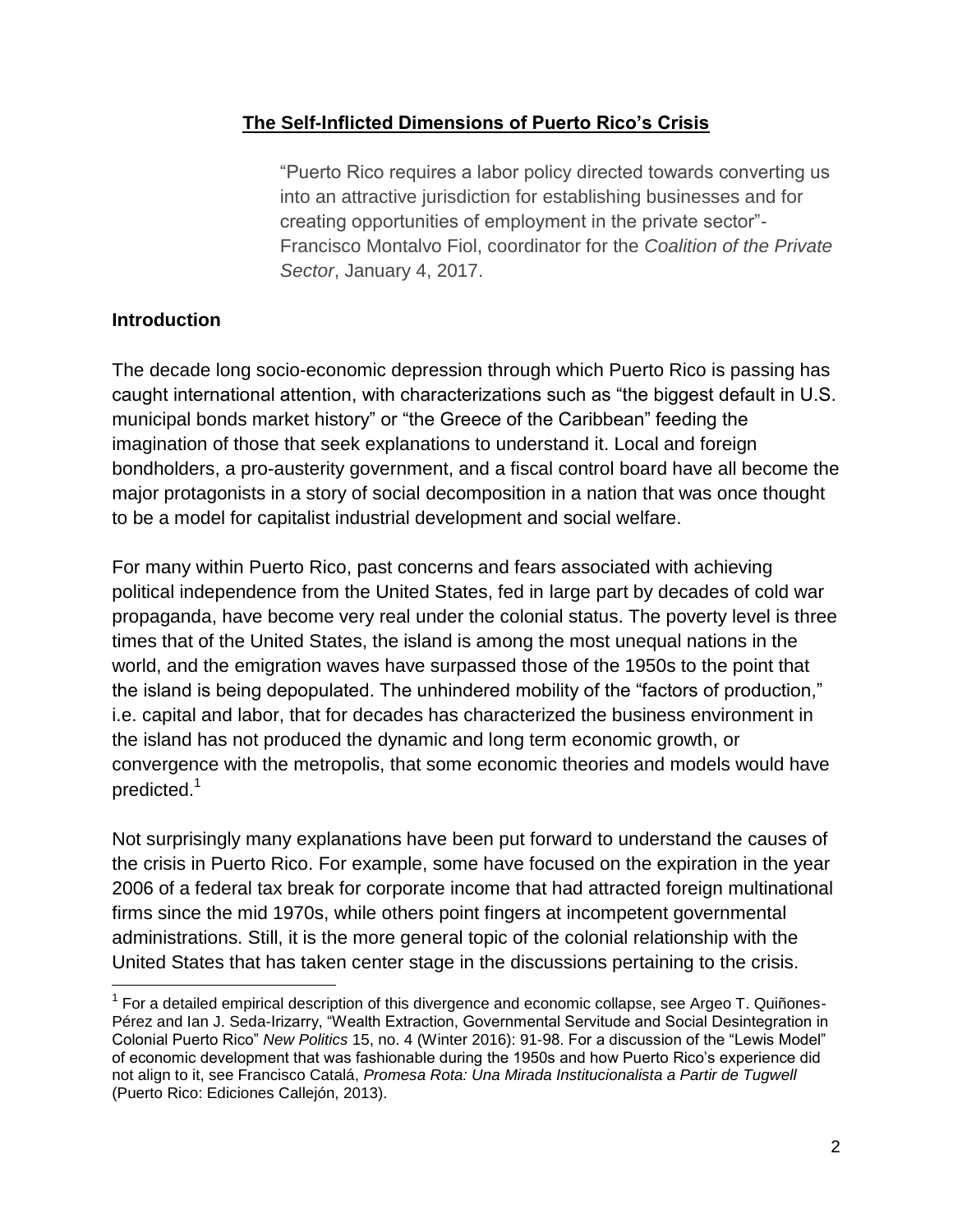Many point to the fact that March of 2006 marks the beginning of the decade long economic downturn, and given that it took place two years prior to the global economic crisis, it is seen as evidence that the crisis followed the internal clock of Puerto Rico that is tuned *primordially* to the colonial status. On top of that, 1) the double standard concerning the lack of application of Chapter 9 of bankruptcy law to Puerto Rico while it applies to municipalities of the union, 2) the imposition of cabotage/merchant laws, 3) the recent declarations and acceptance of Congress regarding the colonial relationship, 4) the lack of monetary policy, etc. all combine to seemingly give credence to understanding the fiscal crisis and economic depression *exclusively* on the basis of the submission of the island to, and the limits imposed by, the U.S. government.<sup>2</sup>

#### **An Alternative and Complementary Analysis**

There is no question that to understand the present situation in Puerto Rico one cannot simply turn a blind eye to the colonial history and status of the island, which implies that any solution to Puerto Rico's socio-economic catastrophe is not solely economic but, more importantly, political. Still, we depart ways with many analysis that understand the situation of Puerto Rico solely from a nation-state perspective using as an entry point to their analysis the politico/juridical dimensions of the colonial situation. What worries us in these accounts is that politics is reduced to the relationship between the United States and Puerto Rico, a perspective in which the island and its population are conceived simply as victims of the metropolis without differentiating groups within the island's population. This macro view of the situation, which uses nations as the unit of analysis, has lent itself in many analysis to obscuring and even erasing the internal relations of power within the particular internal class structure of the island, relations that shape and are shaped by the nation-state level analysis. We believe that this is a mistake that has pretty much led to an absolute silence on fundamental issues that have direct political consequences in relation to potential strategies that seek solutions to the crisis.

To start remedying the problem outlined above, an important methodological and political move is to differentiate the crisis of the colonial regime of the Commonwealth of Puerto Rico from the crisis of the economic model, while recognizing that both are intertwined. This clears the path for adding more relevant protagonists to the story of social decomposition whose presence is hidden behind the eternal discussions on the colonial status. A serious approach needs to examine the role that local groups have had in the looting of the public coffers and in the extraction of wealth from the colony. We join other social theorists in recognizing that in this day and age no external attempt

<sup>2</sup> See Linda Backiel, "Puerto Rico: The Crisis is About Colonialism not Debt," *Monthly Review* 67, no. 5 (October 2015).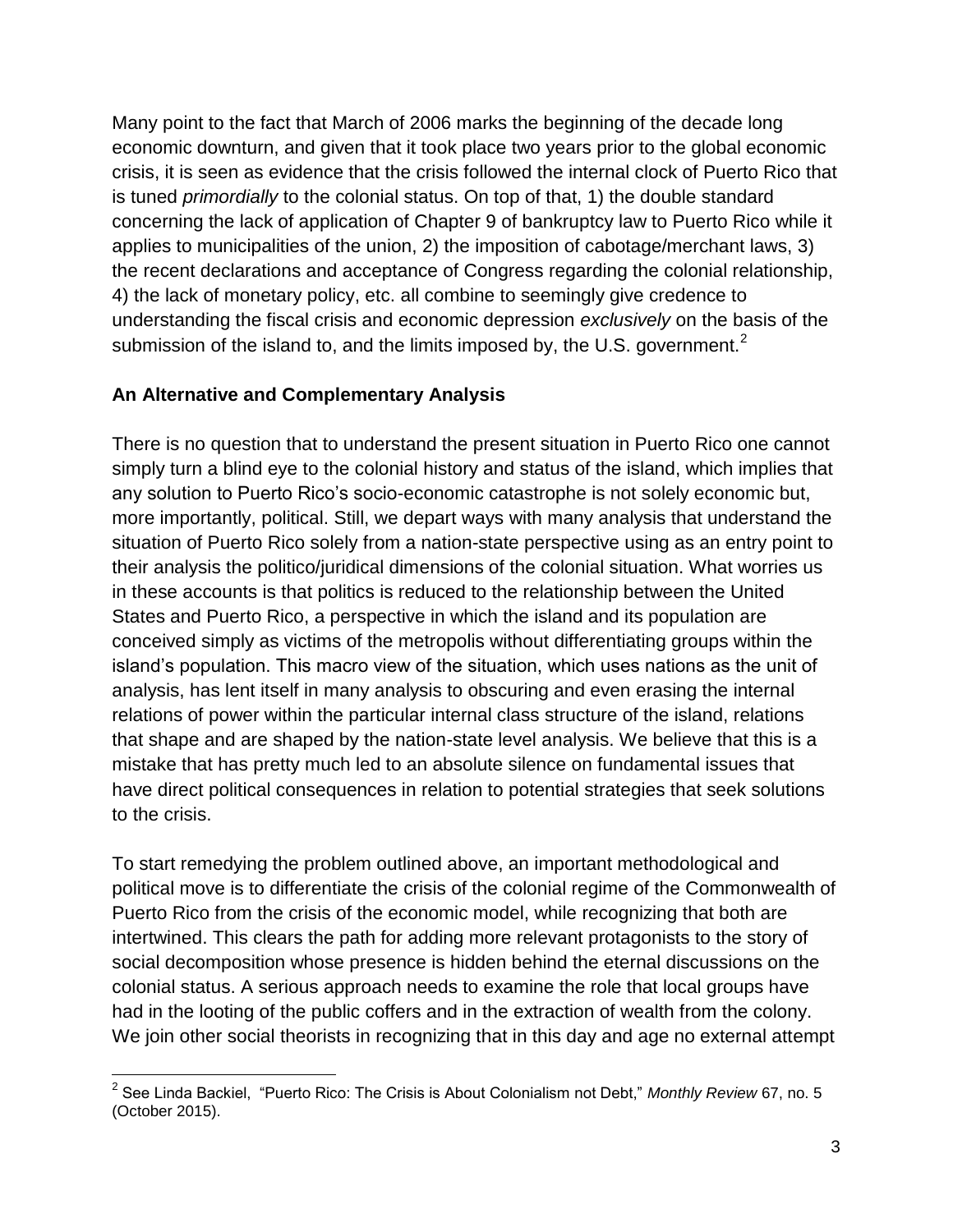at exploiting a country and its population would be successful if its not "rooted in coincidences of interest between local dominant classes and international ones."<sup>3</sup>

In the case of Puerto Rico, these classes have benefitted from the *relative autonomy* of the government and its perpetuation of the failed dependent economic model that has been in place since the 1940s. When looking at Puerto Rico as a colony of the United States one cannot forget the control that the various government administrations have had in 1) altering and applying the tax system and 2) in deciding how public funds would be used. Because of the motives and outcomes of these choices, and the space for maneuver within the colonial relationship of those that took these decisions, we claim that the crisis can be understood, in important ways, to have been *self-inflicted*. In our analysis we place this recognition within the context of the perpetuation of an exhausted strategy for growth and development that had become obsolete, if it ever was successful in its purported aims, by the 1970s when the first post-war fiscal crisis hit.

By approaching the crisis this way the ending of the colonial relationship becomes a necessary but not sufficient condition for solving the problems of the victims of the crisis. It is true that to understand the development of the local elites and intermediaries, their relation to the state and foreign capital, and their general position within the economic model, one has to examine the history of colonialism in the island.<sup>4</sup> Still, the particular local determination of how public resources are obtained and used within the logic of the existing economic model is one that can be reproduced even if the colonial status of the island is changed, especially if the grid of internal power relations is not addressed. The fact that certain groups and individuals have benefitted immensely from the crisis should point to the relevance of our approach.

Between 2006 and 2016, while data about "payments to the rest of the world" showed that these outflows had increased by 19% over the decade, data on the functional distribution of income pointed to a decrease in income of 3.9% for those whose income is based on employee's compensations while income based on property (profits,interests, etc.) increased by 59%. In the year 2006 the total income based on property amounted to 56% of the total income based on employee's compensations. By 2016, that proportion had increased to 92%.<sup>5</sup> Also, as mentioned before, inequality is soaring, with the island's GINI index (a standard measure of income inequality) standing

<sup>3</sup> See Fernando H. Cardoso and Enzo Faletto, *Dependency and Development in Latin America* (Berkeley: University of California Press, 1979): xvi.

<sup>4</sup> For a historical description of this process, see James Dietz, *Economic History of Puerto Rico: Institutional Change and Capitalist Development*, (New Jersey: Princeton Academic Press, 1986).

<sup>5</sup> Authors' calculations based on Junta de Planificación, "Statistical Appendix," *Economic Report to the Governor*, (Puerto Rico, 2015, 2016): table 11.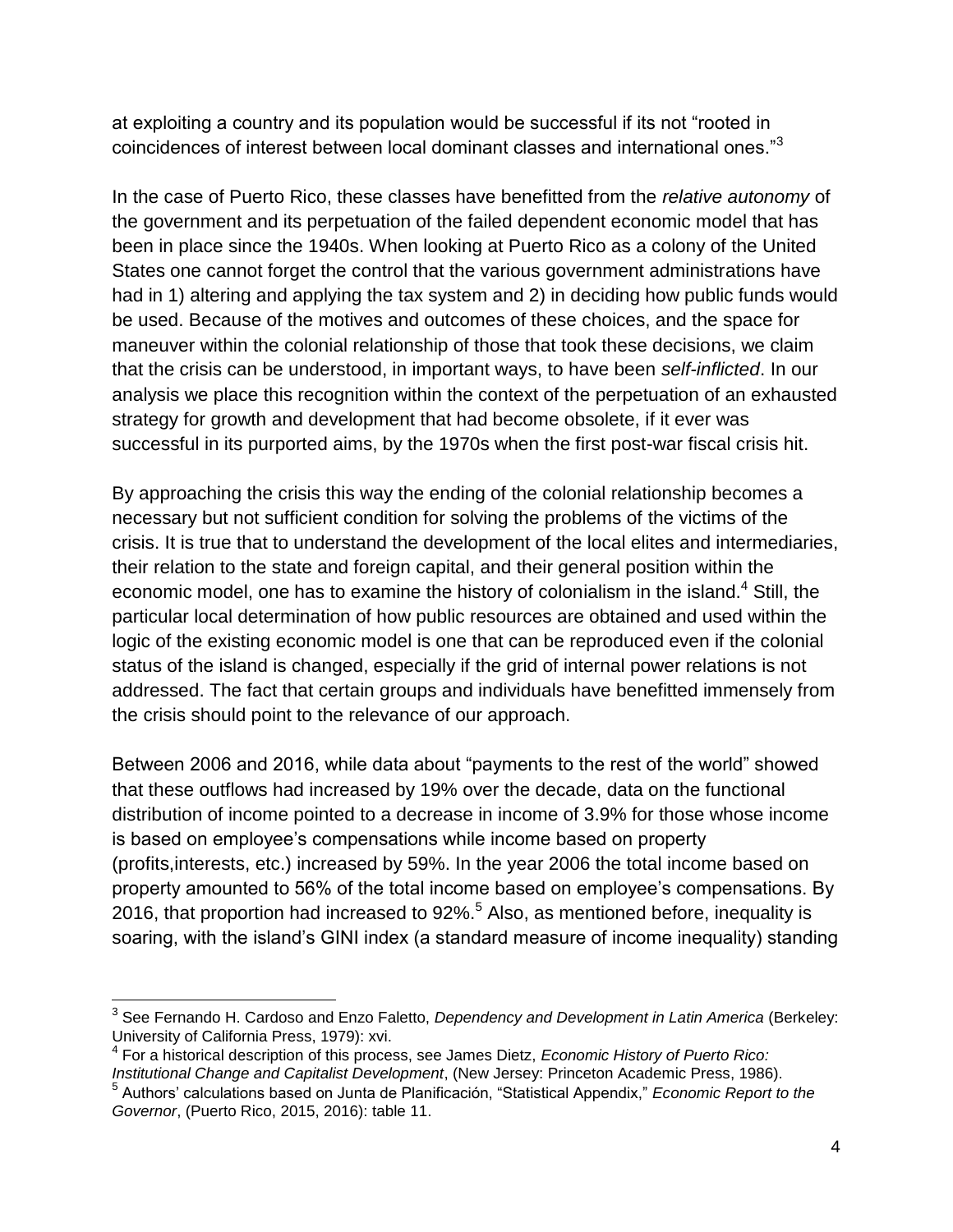at 0.559 in 2015, higher than those of Washington DC (0.535) and New York (0.514).<sup>6</sup> In global terms, the levels of inequality place Puerto Rico among the most unequal countries in the world, joining the ranks of Zambia, Honduras, South Africa and Namibia. These and other statistics show the redistributive effects of the crisis. Simply put, not everybody in the island is experiencing the economic depression in the same way, which lends credence to the hypothesis that there are groups within the island that want to keep the present arrangement relatively intact.

In what follows we show various instances of policies that have perpetuated the basic contours of the failed economic model while also highlighting the continuous neoliberal structural adjustment that has been applied during the decade of depression. While a more detailed and comprehensive study is needed to disaggregate the class structure of Puerto Rico in terms of inter and intra class conflicts, and to connect it with global forms of capital (financial, industrial, and commercial) with neoliberalism as a background, we believe that the evidence provided below solidifies the first step in this endeavor: to recognize that groups within the island, in concert with the various administrations of the main political parties, have benefited for years from the current socioeconomic arrangement within the colony and that they actively intercede to preserve it.

#### **Perpetuation of a failed model**

 $\overline{a}$ 

The double-whip of the fiscal crisis and the economic depression and its effects on a significant part of the population have highlighted the structural problems of the economic model of industrialization by invitation that were identified over four decades ago when the first post-war fiscal crisis hit the island's economy.<sup>7</sup> Ever since industrialization took off with "Operation Bootstrap" in the late 1940s, and throughout its different phases of light, heavy, and high-tech industries, the state has been used as an active provider for private capital, both local and foreign. Not surprisingly, what also has been constant during this time period has been the neglect of a comprehensive, welldefined industrial policy by the different governments that seeks to satisfy the needs of the population in a sustainable way. Instead, export-led industrialization and growth based on incentivized external capital flows has been the norm.<sup>8</sup> The foreign direct investment to support the industrial enclave dominated by subsidiaries of multinational firms has been attracted using various incentives with no clear objectives attached to

<sup>6</sup> See U.S. Census Bureau, *American Community Survey*, (1-year estimates 2015), https://www.census.gov.q

<sup>7</sup> See James Tobin et al, *Informe al Gobernador del Comité para el Estudio de las Finanzas de Puerto Rico* (1976), https://www2.pr.gov, and José Villamil, "El modelo puertorriqueño: Límites del crecimiento dependiente," *Revista Puertorriqueña de Investigaciones Sociales* 1 (July-December, 1976): 3-14.

<sup>&</sup>lt;sup>8</sup> Comentario sobre Plan Chardón/Tugwell como excepciones a la regla?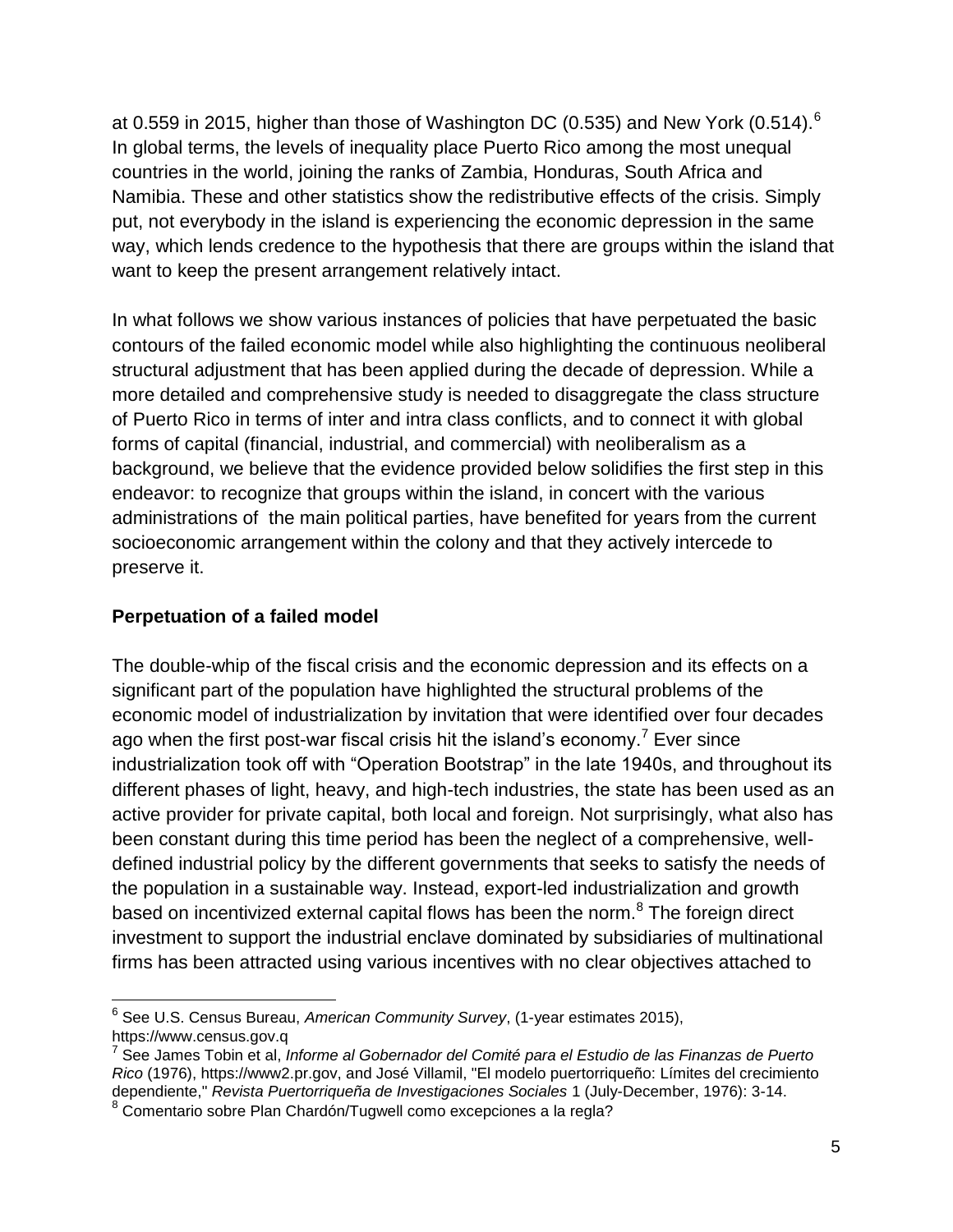them. Multiple tax credits and exemptions, environmental subsidies, subsidized public utilities and land, plus an abundant, educated, and cheap labor force combined with industrial peace through anti-union policies have provided a bonanza for capital. In the meantime, double digit unemployment, poverty and emigration have all been constants of the "industrial development" process. $^9$ 

This industrialization process has historically undermined local producers and providers, causing the creole capitalist class to focus mainly on commercial and financial activities while still integrated to the state and its various governments to guarantee their profits, reminding us of Marx's dictum that "as long as capital is weak, it relies on crutches'' (Marx, 1973: 651). During the decade long depression their private needs continue to be satisfied by governmental administrations that keep playing to the tune of more tax incentives to supposedly encourage both foreign and local investment. The evidence is overwhelming.

In the year 2004, two years before the economic crisis erupted in the island, there were approximately 40 tax exemption laws for the private sector. As the crisis started gaining momentum, more tax incentive laws were passed. By the year 2008 there were around 60 of these laws. Now, in the middle of a decade long economic depression with a profound fiscal crisis where the debt to GNP ratio is around 100% (not counting net pension liabilities), there are more than 90 tax exemption laws that negate a substantial flow of income to the government in an economy that has, on average, contracted 1.5 percent per year during the last decade. What is more astounding is that these laws have not been systematically revised and, along with other types of subsidies, their numbers keep increasing.<sup>10</sup>

The Department of the Treasury calculated that between the years 2008 and 2014 total tax credits awarded by the government amounted to \$1.5 billion dollars. Still, the success of these credits was questioned by a study commissioned by the House of Representatives, which also emphasized how there had been no follow up evaluations regarding the effectiveness of these credits after their implementation.<sup>11</sup> Changes in circumstances, which at some point might have warranted the use of these incentives, and mismatches between substantial allocations and sectoral performances were also identified. For example, more than \$170 million dollars in tax credits were awarded

 $^9$  For accounts of the model and its limits, see Quiñones-Pérez and Seda-Irizarry (2016) and James Dietz, *Economic History of Puerto Rico: Institutional Change and Capitalist Development*, (New Jersey, Princeton Academic Press, 1986).

 $10$  In March of 2017 the present governmental administration announced it would freeze some of these laws in what, in the best case scenario, is a short term accounting exercise with still no comprehensive analysis of their effects.

<sup>11</sup> See Ramón *Cao García, et al. Evaluación de Beneficios y Costos de Créditos e Incentivos Contributivos a Empresas,* (Unpublished, 2014).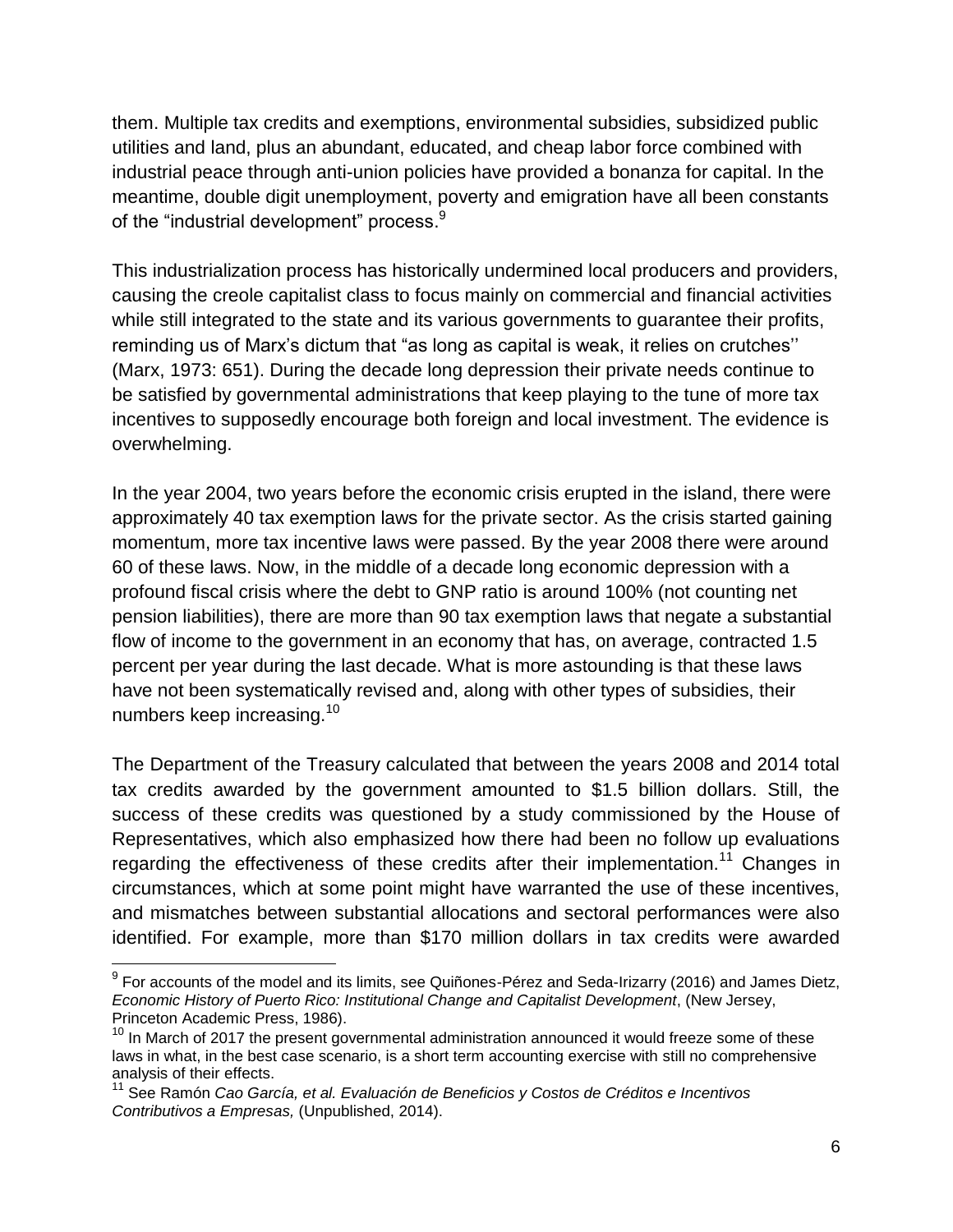between 2008 and 2014 for the tourism sector, a substantial amount if one takes into account the relatively small size of this sector (6%) in relation to the economy (manufacturing accounts for around 48%). On top of that big capital and its luxury hotels have been bailed out by the government on debt they defaulted on, a loss estimated at around \$419 million dollars.<sup>12</sup> These and other examples led the head economist of the House of Representatives study, Ramón Cao García, to go as far as to conclude that "it would be cheaper for the state to directly make the investments that it wants to promote given that their yield would go to the government."<sup>13</sup>

At the level of municipalities we also see the finances undermined by tax exemptions. An estimate by the Center for the Collection of Municipal Income (CRIM) calculated that for the fiscal year 2012-2013, municipalities stopped receiving around \$900 million based on property taxes. As of now various municipalities, especially small ones, are practically bankrupt, with no money for payroll, debts that have not been serviced, and suspended projects with no financing.

Finally, the continuity among administrations in the perpetuation of the failed model of providing tax incentives with no strict monitoring to supposedly encourage employment creation and economic growth can also be seen in their recent efforts to attract foreign investors (law # 22) and to export local services (law # 20). These tax exemption laws, passed in 2012 under the tenure of Luis Fortuño (2009-2013) of the pro-statehood New Progressive Party (NPP) and promoted by the administration of Alejandro García Padilla (2013-2017) of the pro-commonwealth Popular Democratic Party (PPD) that followed, became spearhead of the economic approach. The present administration of the NPP has followed suit and provided even more flexibility for firms under these laws, which have been the main "strategy for economic development for the last 4 years, at least coming from here at the Department for Economic Development and Commerce" according to its current secretary, Manuel Laboy.<sup>14</sup>

As can be expected from these and other examples, the silver platter provided to both local and foreign capital amounts to a substantial quantum. According to a former head of the treasury, the plethora of exemptions, deductions, credits, and all types of incentives amount to an estimated \$25 billion dollars that the state could potentially

 $12$  Notable here is the default on the payment of a debt of \$33 million dollars of a golf resort owned by Donald Trump. The Puerto Rican government and its taxpayers eventually paid that bill.

<sup>13</sup> Quoted in Laura Pérez Sánchez, "Multimillonaria apuesta que no ha rendido frutos", *El Nuevo Día*  (February 22, 2015): 4-5. [www.elnuevodia.com.](http://www.elnuevodia.com/) For details regarding the failure of these laws in realizing their purported aims, see also Laura Quintero, "Dádivas contributivas a empresas dejan poquísimos empleos", *Noticel*, (May 6, 2015). www.noticel.com

<sup>14</sup> Quoted in Miladys Soto, "Impulsarán Inversión con enmiendas a leyes 20 y 22", *Metro* (March 7, 2017) www.metro.pr.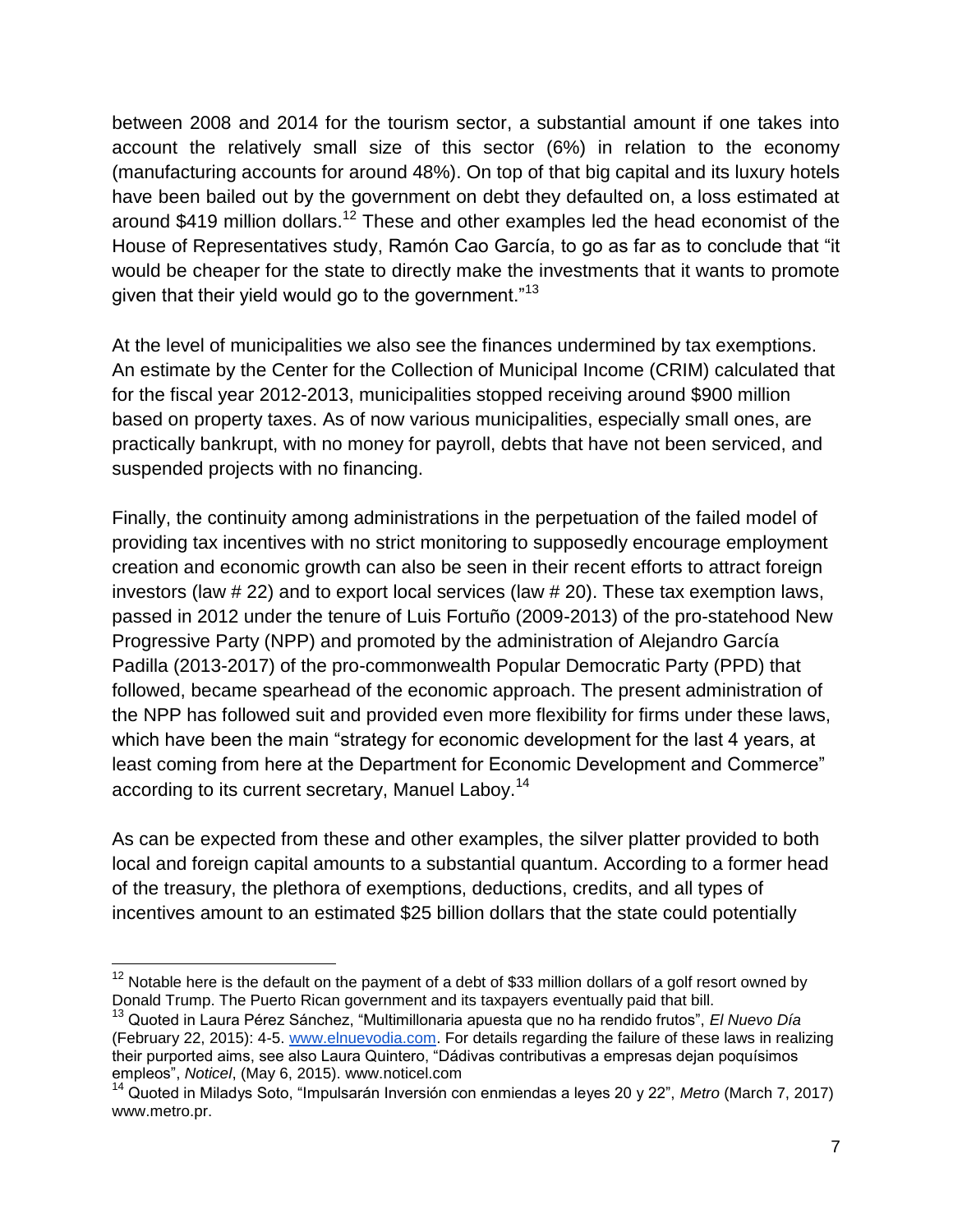receive. Under the present arrangement the General Fund only receives around \$9 billion dollars annually in revenues.<sup>15</sup>

In general, most tax reform projects since the mid-1980s till the present have been class biassed as they involved lowering taxes to corporations in order to supposedly incentivize investment and economic growth. This failed supply-side strategy has had as a result income and wealth redistribution to the top, the perpetuation of a double digit unemployment rate that has been the norm since industrialization commenced in the 1940s, and a restraint on the growth of government tax revenue.<sup>16</sup> Also, and in a complementary redistributive way, whenever the government wants to raise money via an increase in taxes, it does it via regressive ones (e.g. sales tax increase from 7% to 11.5% in 2015, currently the highest within the U.S.).

All of the above examples provide just a snippet as to how the coffers of the government of Puerto Rico are being used for the benefit of local and foreign capital during the decade long economic depression to enforce an economic model that did not serve the needs of the population even during its so-called "golden period" of 1947- 1973 when the economy grew on average 6% per year. Add to this scenario the estimates by previous comptrollers and other agencies that show that the waste of public funds via corruption schemes amounts to around 10% of the budget, equivalent to \$900 million of the general fund and \$2.9 billion of the consolidated budget.<sup>17</sup> Also, the tax evasion rate hovers around 30% of potential revenues and there were an estimated \$4 billion dollars in uncollected taxes in 2015. Studies have pointed out that, historically, tax evasion is more commonplace as one moves farther up the income scale in the island.<sup>18</sup>

Probably the most telling hit to the coffers of the Department of the Treasury, was based on what could be termed a "local entrepreneurial boycott" when in April of 2014 over 21,000 businesses (around 33% of the total in the island) did not submit their income tax returns, even after a time extension was granted for them to do so. What makes this more revealing is that no systematic investigation was undertaken to process these firms after they did not submit their taxes. This meant that the Department of Treasury lost an estimated \$400 million dollars in state revenues, a significant amount if we take

 $15$  These numbers were publicly shared to the media in August of 2016 by the then secretary of the treasury, Juan Zaragoza.

 $16$  The unemployment rate of 10.3% during 1969-70 was the lowest ever recorded since 1947.

 $17$  See EFE Agency, "Corrupción es la principal amenaza en Puerto Rico", (June 26, 2009).

<sup>&</sup>lt;sup>18</sup> See Ramón Cao García and Aixa Cruz Pol, "Control de la evasión tributaria y equidad fiscal: Un análisis de la experiencia en Puerto Rico 1987 a 1997*, Ensayos y Monografías,* no. 116, (Río Piedras, Unidad Investigaciones Económicas, Universidad de Puerto Rico, 2003) http://economia.uprrp.edu.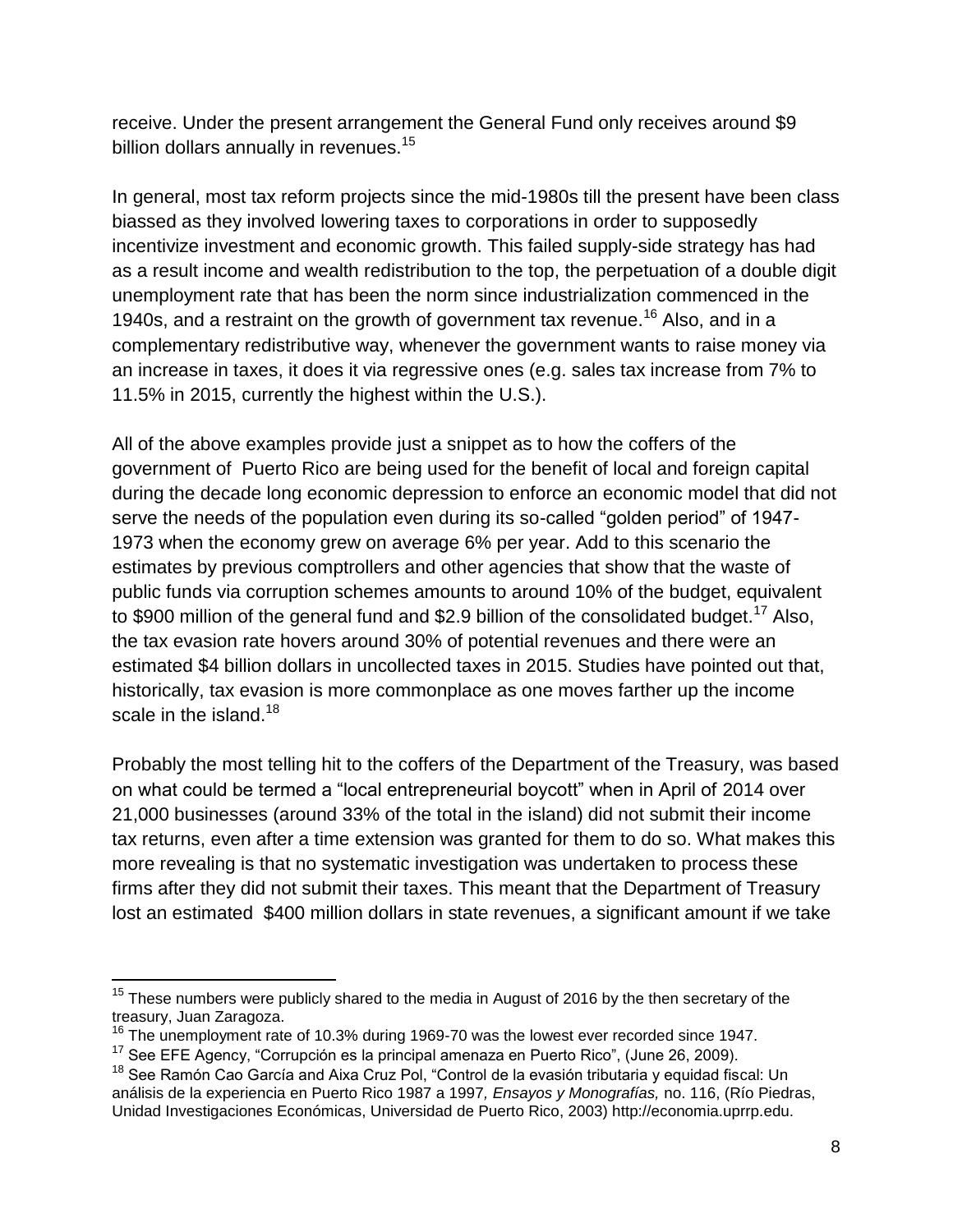into consideration as a comparative example that the government of Puerto Rico defaulted on a debt payment of around \$400 million dollars in the summer of 2016.

The lack of accountability and controls, combined with the structurally provided corporate welfare, continues while the fiscal crises and economic depression deepen. As we have seen, the incentives provided to firms have not been monitored, while their operations to enhance profits pass under the fiscal radar. Businesses that have operated for years in manufacturing, retail, and other sectors report that their economic activities produce minimal profits, break even, or even engage in losses, hiding their revenues through "profit-stripping" strategies with transfer pricing and income shifting creative accounting to pay less taxes.<sup>19</sup>

The experience of Puerto Rico's economy is also symptomatic of the post Bretton Woods neoliberal capitalist era of world of financial flexibility that has undermined the finances of governments and the performance of economies around the world. Since 1976, when section 936 of the internal revenue code provided firms with more flexibility to repatriate their earnings, a growing mass of reported profits estimated now to be around \$30 billion dollars per year leaves the island and is not reinvested in the local economy.<sup>20</sup> Still, as we have seen before, Puerto Rico didn't have to wait for neoliberalism to arrive for there to be both increasing private gain and an increasing socialization of costs. These outcomes were embedded in the model of industrial development since its inception in the 1940s and the current fiscal crisis is the result of it.

The fact that the economy is so dependent on foreign capital that is heavily subsidized and not linked to the local economy (more than 80% of what is consumed within the island is imported while less than 15% of the purchases done by multinationals are from local suppliers), and that this capital can move its profits around freely with minimal investment in the island's economy, also points to the limits of potential Keynesian type expansionary policies in the island. Simply put, the lack of links between the enclave and the local economy circumvents any possibility of a positive expansionary multiplier effect on growth. Add to this the miniscule dimensions of a stagnant local private sector subsisting on a state that operates as a tax haven and, not surprisingly, you have in place a stagnant economic model of extreme wealth extraction and unequal distribution. But the problems do not stop there. Other tools that also highlight the self-inflicted

<sup>&</sup>lt;sup>19</sup> For an analysis of Puerto Rico's place in the circulation of global profits, see Argeo T. Quiñones-Pérez, "Ganancias Globales y la Economía de Puerto Rico", *Boletín Asociación de Economistas de Puerto Rico* 1, no.3, (September-October 2006): 3-5.

 $20$  The high-tech stage of industrialization in Puerto Rico is tied to this shift. Although section 936 was eliminated in 2006, preferential taxation still applies in Puerto Rico through the regime of Controlled Foreign Corporations.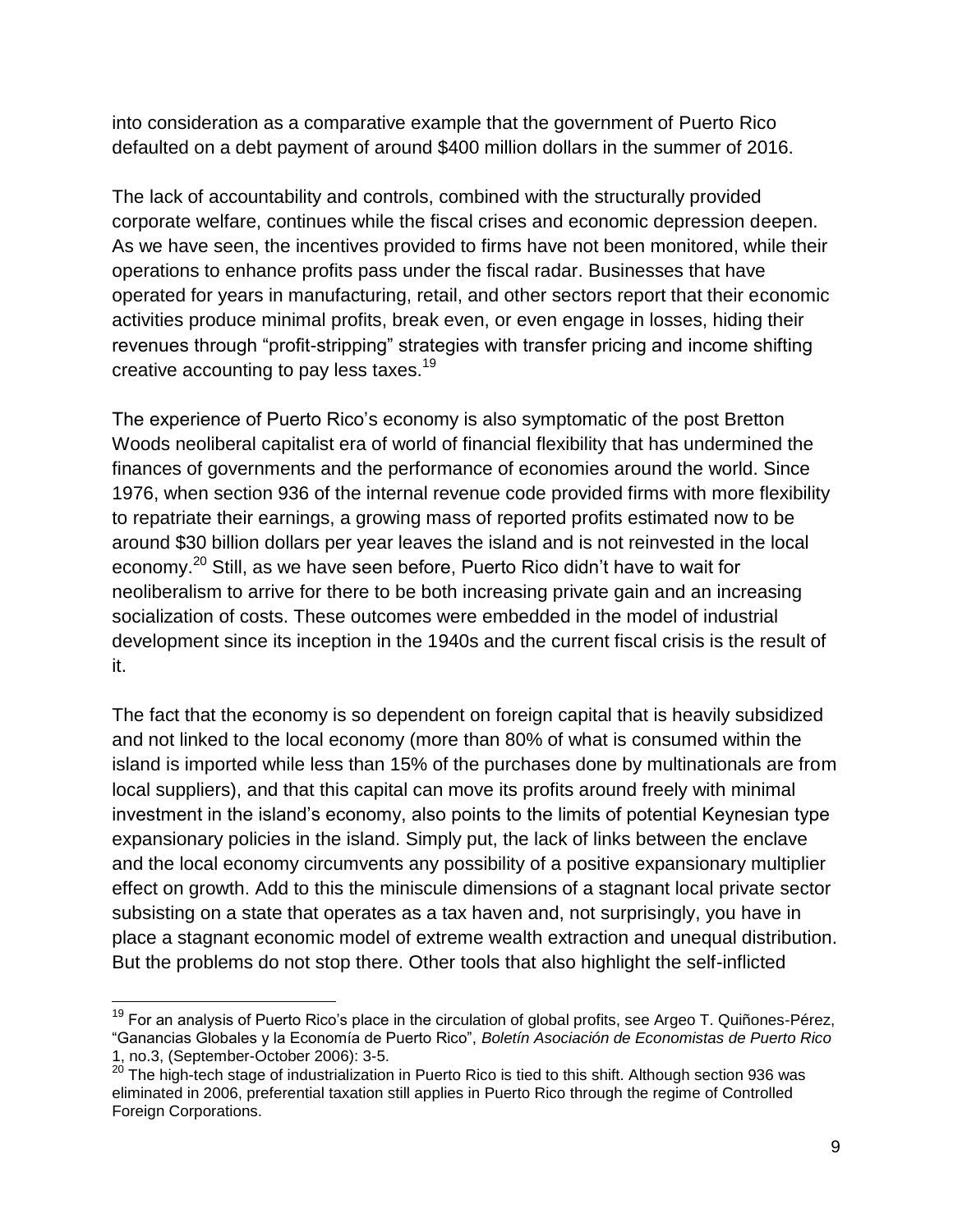dimensions of the crisis have been locally deployed during the decade of depression to squeeze and exploit large sectors of the population.

## **Expansive Austerity**

The various administrations that have governed Puerto Rico during the decade of depression and fiscal crisis have not only continually relied on tax exemptions and credits as forms of policy, but they have also engaged in a continuous and systematic neoliberal structural adjustment. This strategy, endorsed by the ruling extractive elites of the island, has four main ideological components:

- 1) An emphasis on the "excessive size" of the government,
- 2) An understanding that people living beyond their means,
- 3) The need for a national adjustment in which all sectors of society must sacrifice and contribute
- 4) The need to keep costs of doing business low in order to maintain competitiveness.

As with tax exemptions and credits, other types of public policy have centered on the private sector of the country and abroad to try and create a supposedly better investment environment for capital. Some of the policies applied include: the privatization of public assets, the firing of thousands of public employees, tax reform favorable to the rich, the deregulation of business permits, increases in tuition fees for higher public education, cuts in public services, and the slashing of budgets of public offices. Economic growth and the ability to repay the debt of the island to regain access to credit markets was supposed to flow out of this structural adjustment.

Unfortunately, and contrary to what its ideologues want us to believe, the track record for expansive austerity as a guide for public policy during an economic downturn is both theoretically and empirically untenable. $^{21}$  Simply put, expansive austerity does not work; there is no possibility of growth at the same time that a structural adjustment is taking place with a greater share of the income flow being set aside for equilibrating public finances, i.e. paying debt.

Probably the most emblematic example of the expansive austerity approach in Puerto Rico happened during the tenure as governor of Luis Fortuño from the NPP (2008- 2012). Against the recommendations of various local economists, Fortuño passed law #

<sup>21</sup> See Nina Shapiro, "Keynes, Steindl, and the Critique of Austerity Economics" *Monthly Review* 64, no.

<sup>3. (</sup>July-August 2012).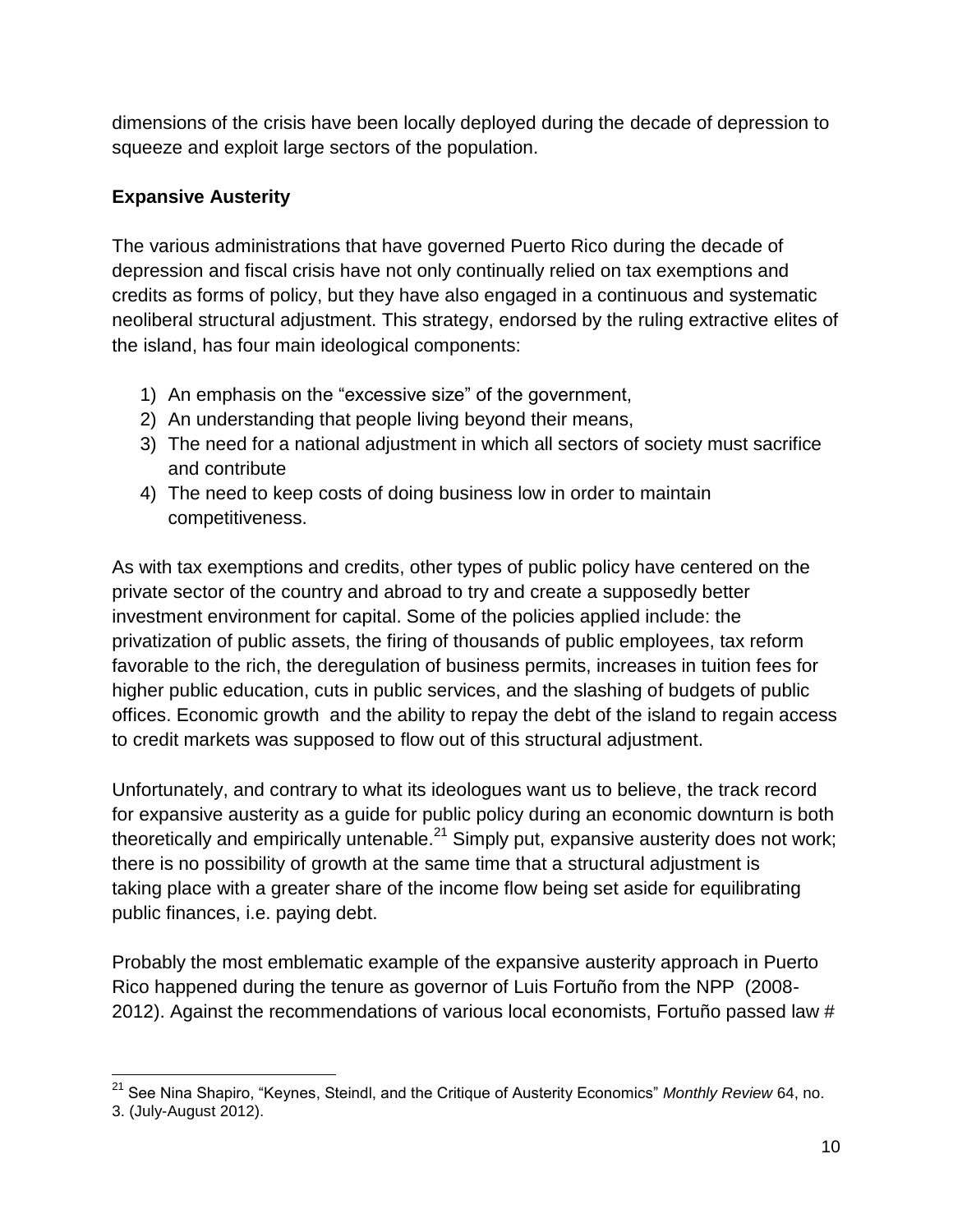7 in March of 2009 to slash government spending.<sup>22</sup> With this law a fiscal state of emergency was declared and a massive offensive was launched against public employees, with a mass layoff of close to 20,000 public workers and a significant reduction of fringe benefits and acquired rights for the rest. The adjustment unraveled a process whose effect went beyond the public sphere through the multiplier effect, and contributed to the undermining of employment in the private sector just when the economy was nose diving with the U. S. and world financial crisis at its peak. This attack on public employment came along with further regressive tax reform, the privatization of more public assets, deregulation of business permits, expanded commercial schedule with less pay for work on Sundays, increased tuition fees for higher public education (provoking two major strikes at the University of Puerto Rico), and other policies that are part of the neoliberal mantra.

The blatant hypocrisy of Fortuño's austerity plan, which echoes the hypocrisy of Republicans in the U.S. who have historically claimed to be fiscal conservatives, was revealed with the massive debt emission for deficit financing under his tenure. Gross public debt rose over 30% over this period. Together with the \$7 billion of American Reinvestment and Recovery Act funds, the Toxic Asset Relief Program assistance, the Federal Deposit Insurance Corporation intervention for bank consolidation, and additional health funding with the Affordable Healthcare Act beginning in 2011, all these funds provided a cushion for the negative effects of the structural adjustments and the global financial crisis. Still, the massive injection of local and federal funds was not enough to revert the free fall of the economy. A meagre 0.5% growth rate for fiscal year 2012 was the only significant improvement together with a brief reversal in job loss tendency.

Alejandro García Padilla of the PPD, who succeded Furtuño as governor, continued the adjustment in 2013 where his predecessor left it by privatizing the most important airport in the country, reducing dramatically the pension benefits of public employees, and enacting his own fiscal emergency bill.<sup>23</sup> As with Fortuño, the García Padilla

<sup>22</sup> Even *Standard & Poor's* had warned against using austerity three months earlier when a report declared: "We believe that given the dominant role that public spending has on the island's economy, the reduction in government spending without an increase in private sector employment could deepen the current recession and widen the budget deficit in fiscal 2009 and potentially fiscal 2010." (S&P, December 22, 2008)

<sup>&</sup>lt;sup>23</sup> See Legislative Assembly of Puerto Rico, "Government of the Commonwealth of Puerto Rico Special Fiscal and Operational Sustainability Act", (June 17, 2014). http://www.gdb-pur.com.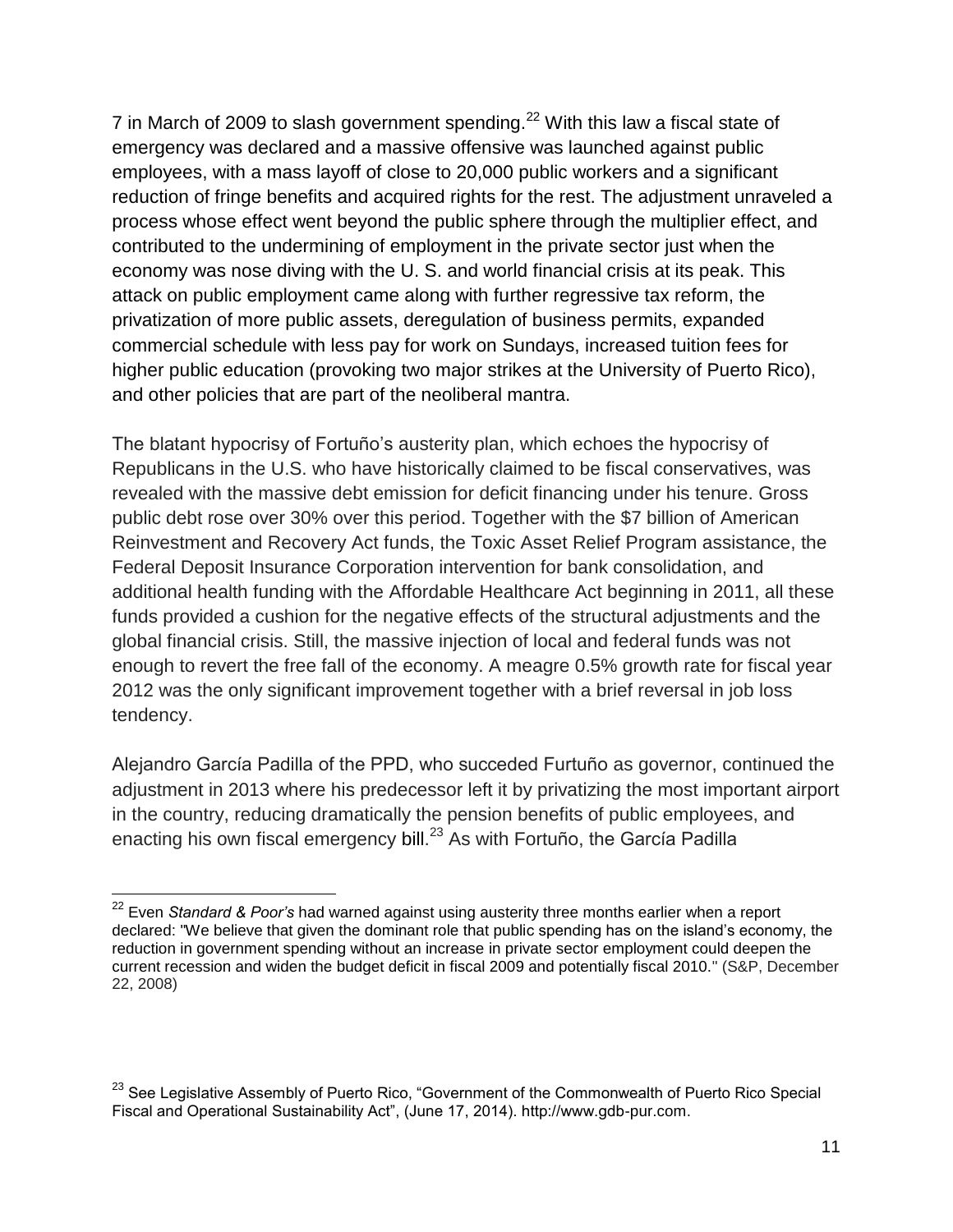government's reduction of the public sector labor force continued now through labor attrition and other austerity measures.<sup>24</sup>

Finally, the current administration of the New Progressive Party (2017-present) has been very clear about its guiding ideology when, months before ascending to power, their then candidate for governor Ricardo Rosselló expressed the view that they "must once and for all dismantle the current government apparatus that is costly and ineffective [and] we should simultaneously implement real and strong free market reforms that open up our economy and lead to robust growth and job creation".<sup>25</sup> Now in office, Rosselló's labor "reform" law (January 2017), which was supported by important groups within the island's private sector, is the latest version of the continued attack on workers by both administrations, an attack that in true neoliberal vein calls for more "flexibilization" of the labor market.

In the decade of continuous neoliberal structural adjustment, the results speak for themselves. Apart from increasing inequality and poverty we have that:

- a) Total economic contraction of the economy for the period, measured in gross national product terms (GNP), is 15.2%.<sup>26</sup>
- b) Non-agricultural wage labor has fallen by 16% (168,000 jobs)<sup>27</sup>
- c) The real-estate market has suffered a general collapse in terms of loss of value,

mortgage foreclosures and abandoned housing properties.<sup>28</sup>

d) There is a demographic imbalance caused by increasing waves of emigration

and a lowering of the natural growth rate of the population<sup>29</sup>

 <sup>24</sup> See Working Group for the Fiscal and Economic Recovery of Puerto Rico, "Puerto Rico's Fiscal and Economic Crisis" (March 1, 2016). http://www.gdb-pur.com.

<sup>25</sup> See Ricardo Rosselló, "A New Path for Puerto Rico", *Forbes* (October 22, 2015), www.forbes.com. <sup>26</sup> Authors' calculations. See Junta de Planificación, "Statistical Appendix," *Economic Report to the Governor*, table 1 (Puerto Rico, 2015, 2016).

 $^{27}$  ibid.

<sup>&</sup>lt;sup>28</sup> The vear 2016 saw an increment of 21.6% in cases of mortgage foreclosures when in comparison to 2015, the highest in a decade. See Ruth Tellado Domenech, "Las ejecuciones de hipotecas alcanzan la cifra más alta de la década," *El Nuevo Día*, March 5, 2017, www.elnuevodia.com.

 $^{29}$  In 2016 over 89,000 persons emigrated while in the 10 years before that the average was 60,000 per year.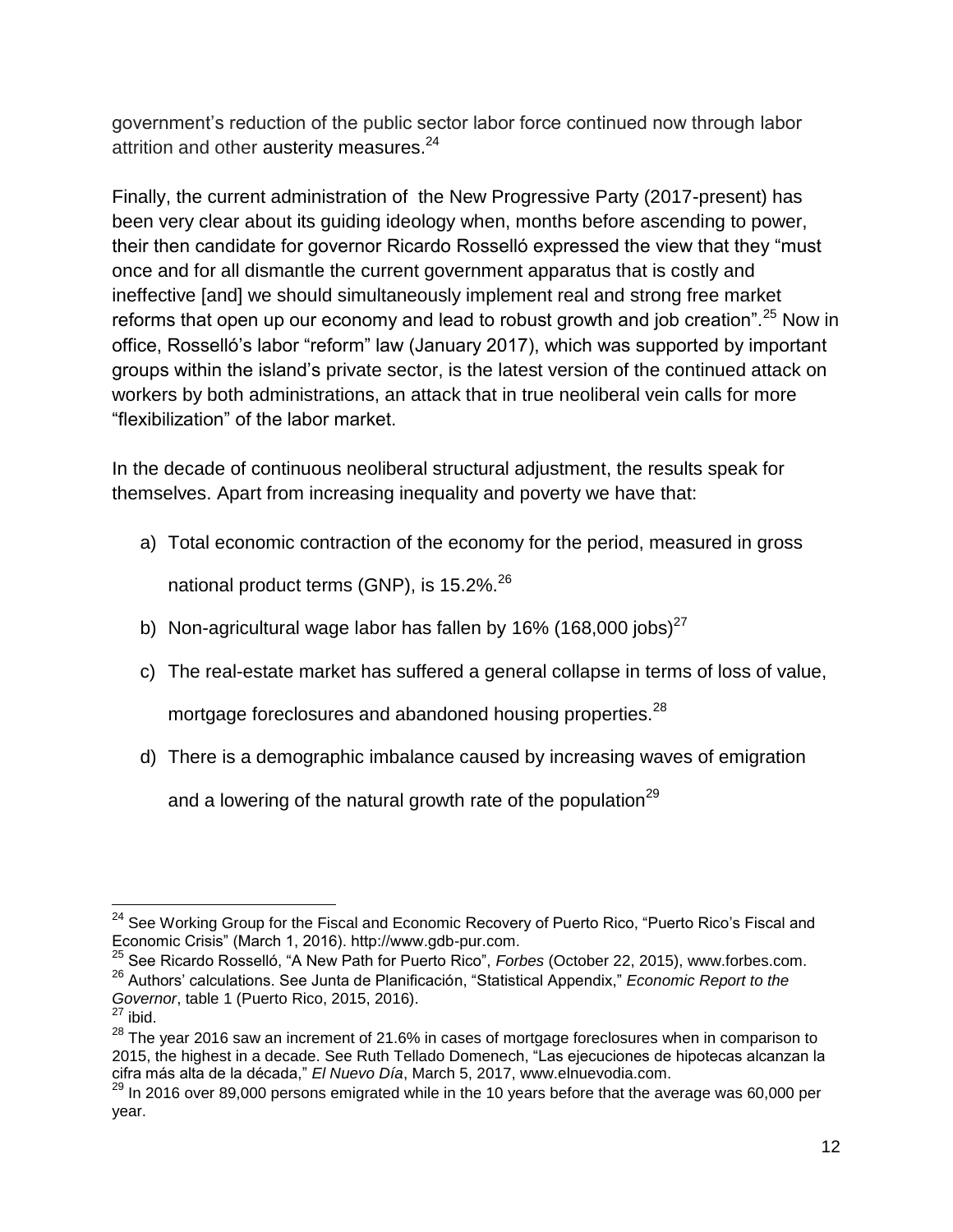These results and others, caused by the policies implemented by the two main political parties whose ideologies on the status differ, and which follow the general principles of the economic model in place, are in tune with the agenda of capital's representatives in the island. The *Coalición del Sector Privado* (a private sector coalition), and one of its subgroups, *Bonistas del Patio Inc* (a local group of bondholders), are examples of those that hide behind the eternal discussions on status while trying to shape local policies for their private gain. $30$  During the crisis they have pushed for more corporate welfare (i.e. credits and tax incentives local and federal), lower nominal wages, privatization, and other policies that continue to deteriorate the economy, especially via the increase of labor market precarity.<sup>31</sup> At the same time they appeal to identity and the fact that they are *Puerto Rican* to "demonstrate" that their interests are in tune with those of the island's residents. In the case of *Bonistas del Patio Inc* this has translated into pushing for a priority in the payment of the debt owed to them over the claims of other debtholders. These parasitic "captains of industry", along with the main political parties, are the modern incarnations of the barons of the sugar plantation era.

#### **Fiscal Control Board and Beyond**

During the last years of the decade of economic depression, the impossibility of Puerto Rico to service its debt obligations became the focal point of the crisis. Studies commissioned by the government and the private sector in 2015, and led by former International Monetary Fund economists, coincided in the need for the government to further apply the austerity recipe so that the public debt default could be avoided.<sup>32</sup> It was in this scenario that local and international lobbying pushed the Congress of the U.S. to effectively impose a Fiscal Oversight Board (FOB) that would take away the relative autonomy of the Commonwealth and operate, in effect, as a debt collector. $^{33}$ This board, which is paid by Puerto Rican public funds and whose costs exceed the \$3 million dollars every month, is the main mechanism created under the "Puerto Rico Oversight Management and Economic Stability Act" (PROMESA, Public Law 114-187), with powers over the budget, taxes, public finances strategies, and corresponding laws. Section 108 of the law illustrates the absolutist nature of the powers that the FOB has according to the law:

 $\overline{a}$ <sup>30</sup> See Iyari Ríos-González, "¿Quiénes son los Bonistas del Patio Inc.?", June 2016, https://economiapoliticapr.org

<sup>31</sup> The *Coalición del Sector Privado* literally stood behind governor Ricardo Rosselló when he presented and later passed his proposal for labor reform in January of 2017.

 $32$  Prominent among these economists was Anne Krueger, renowned all over the third world for her expertise in "helping" out countries in need via IMF intervention.

 $33$  For an analysis of this conjuncture in which the "political establishment distracts with the same old debates over statehood and independence", see Argeo T. Quiñones-Pérez and Ian J. Seda-Irizarry, "Politics, Primaries, and Crisis in Puerto Rico" (teleSUR, June 2, 2016), www.telesurtv.net.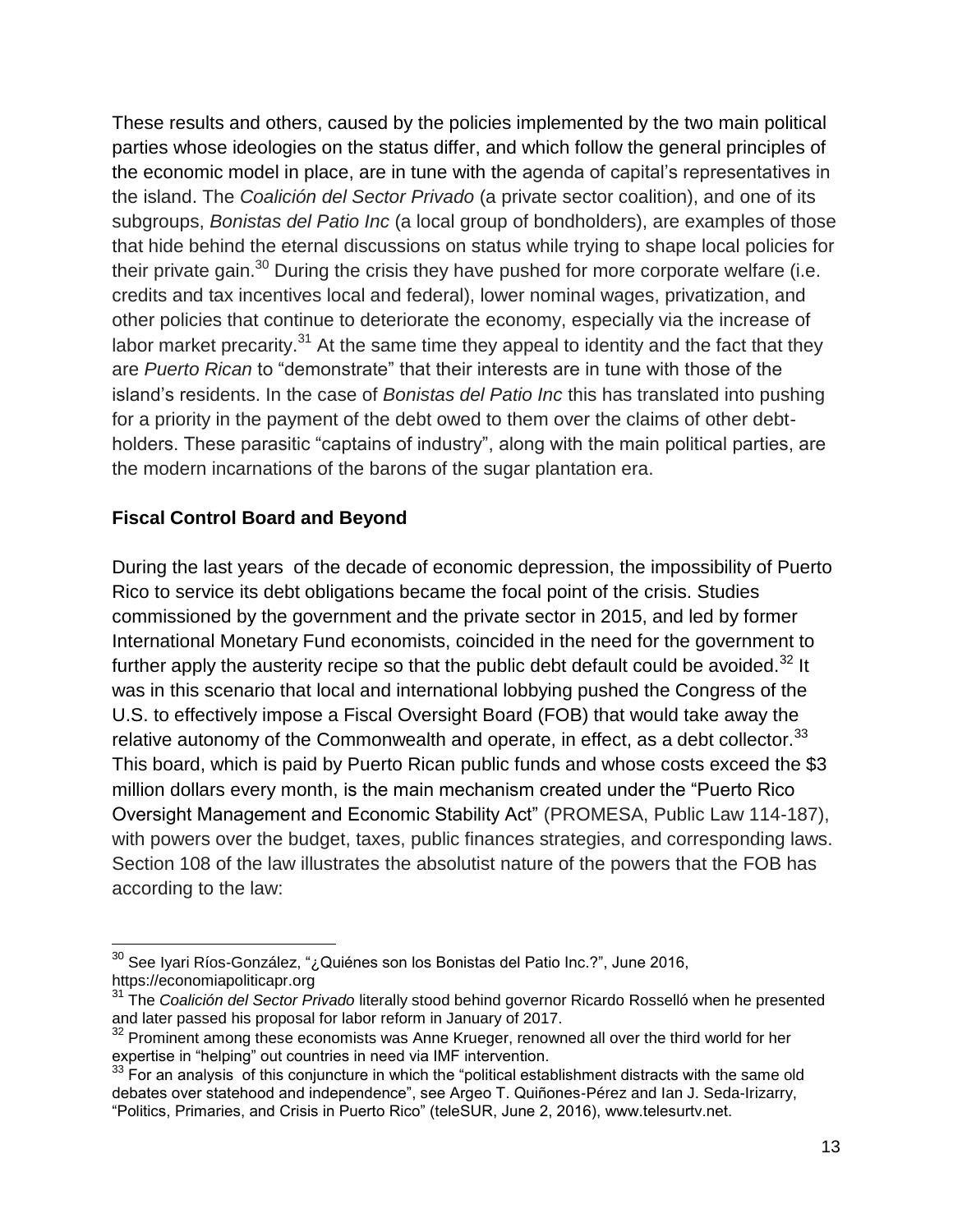"Neither the Governor nor the Legislature [of Puerto Rico] may— (1) exercise any control, supervision, oversight, or review over the Oversight Board or its activities; or (2) enact, implement, or enforce any statute, resolution, policy, or rule that would impair or defeat the purposes of this Act, as determined by the Oversight Board." (p. 15)

Although it is not the first oversight board imposed in the U.S., the fact that it was imposed on a territory that had relative autonomy in matters of self-government, similar to a state, and with neuralgic unfinished business concerning self-determination, makes the initiative a *sui generis* one as the majority of fiscal boards so far have being imposed on cities. Also, and very important for the purposes of this article, there is continuity between the board, previous administrations, and factions of capital that contributed to the increase in the debt burden during the decade of depression.

Among the Puerto Ricans appointed to the FOB we find the names of some of the protagonists in the formulation and execution of the structural adjustment imposed by governor Luis Fortuño of the pro-statehood New Progressive Party (2008-2012), arguably the most far reaching and deep of the adjustments so far with enduring adverse consequences for the Puerto Rican economy. One of these creole appointees, José R. González, was the former president of the Government Development Bank (GDB) under the pro-commonwealth Popular Democratic Party government of Rafael Hernández Colón's second and third tenures (1986-1989), and worked with the Advisory Committee for the Economic and Fiscal Reconstruction of Puerto Rico (CAREF) set up by governor Fortuño a few months before taking office in January of 2009. The blueprint of Fortuño's disastrous economic plan, which we highlighted above with law # 7 (firing of around 20,000 public employees), came in part from the procyclical austerity policy recommendations made by CAREF. Also, at the time of the implementation of law # 7, another Puerto Rican member of the Junta, Carlos García, was presiding the GDB.

Both García and González are excellent examples of Marx's observation that "the public debt becomes one of the most powerful lever of primitive accumulation" as these experts "play the role of middle-man between the government and the nation, and the tax-farmers, merchants and private manufacturers, for whom a good part of every national loan performs the service of a capital fallen from heaven".<sup>34</sup> It turns out that both of them have not only presided the BGF, but had also been executives at Santander Bank. Currently, Santander holds sales tax revenue bonds (COFINA) issued by the BGF that are part of was termed at the time "extra-constitutional", i.e. illegal,

<sup>34</sup> See Karl Marx, *Capital: Volume 1*, (New York, Penguin Books, 1982): 919.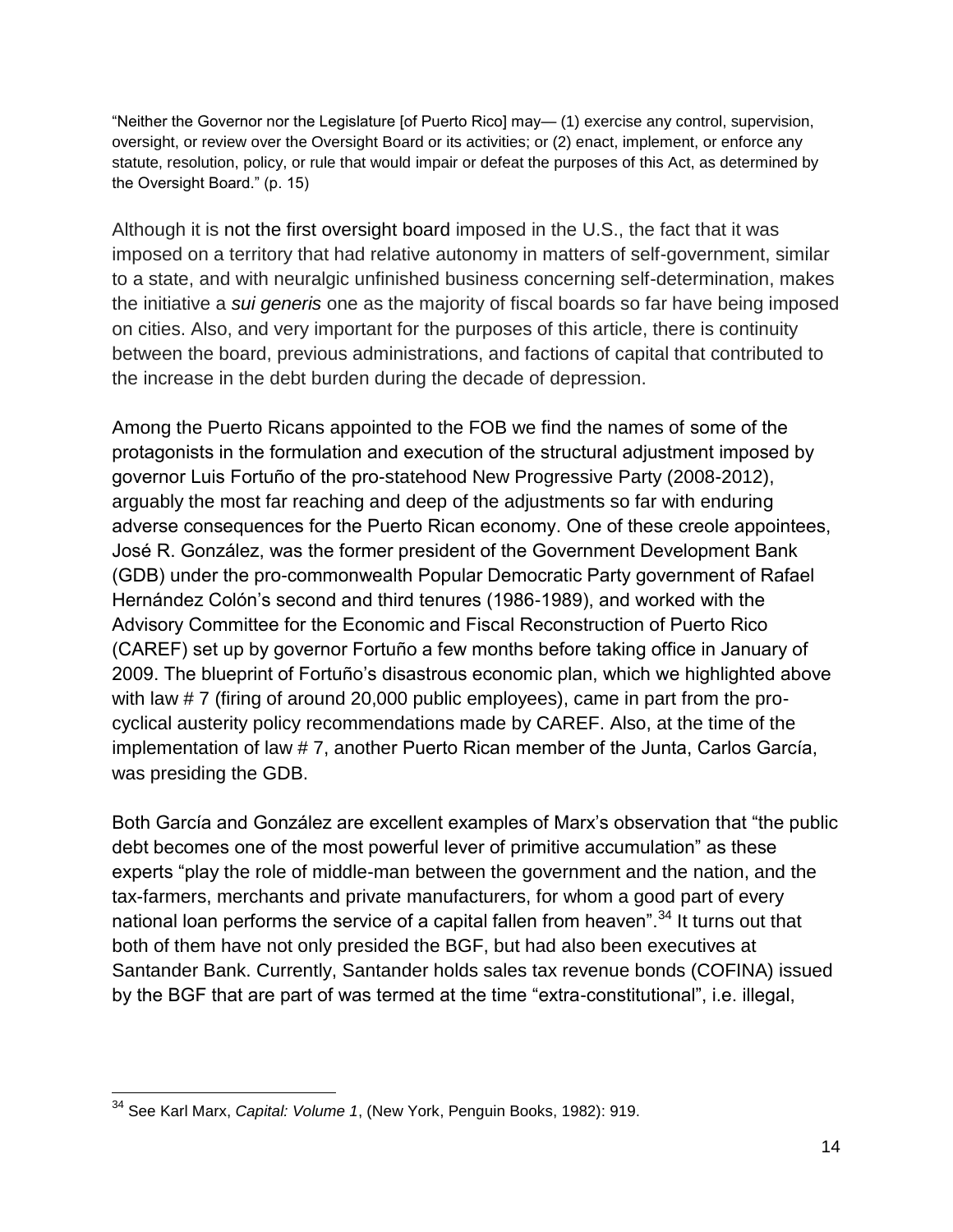debt.<sup>35</sup> This situation and it's evident conflict of interest have been glossed over and deemed "not problematic" in what is the usual state of business in the island.

Still, the accumulation by dispossession goes beyond these regressive and unconstitutional sales tax backed financial instruments. During Garcia's presidency at the BGF, Santander Asset Management obtained a contract of \$270,000 to provide technical expertise regarding the management and investment of the financial assets of the public pension system, a system that as of now is insolvent. Along with UBS it was the financial consultant in the emission of \$3 billion dollars in debt that translated into over \$35 million dollars in commissions for them for the transaction and "negative investment income since day one" for the insolvent public system.<sup>36</sup> These are but two examples of the revolving door mechanism between government and capital that applies throughout the structure of the state and which has looted the public coffers to provide hefty commissions and further subsidies sustained on the basis of public resources.<sup>37</sup>

In general, PROMESA and its FOB comprise the latest stage of a continuous structural adjustment that, contrary to previous local administrations, is not shy about accepting the immediate and massive negative impact of the planned austerity policies on the economy that include substantial cuts in health services, education, and retirement benefits for the sake of balancing the budget and showing "fiscal responsibility." Their initial estimates point to a massive contraction of the economy of 16.2% for this fiscal year with no growth in site for at least a decade which, even with a substantial restructure of the debt, puts the island in a position of debt-peonage with credit markets.

Apart from the details of the austerity policies recommended by the government and approved by the FOB to balance the budget, what is interesting is that now the situation is one where the masquerade takes the form of tensions between the FOB, the government, and the bondholders, where the government hypocritically paints itself as the defender of the Puerto Rican population against the tyranny of the FOB and bondholders appeal to the constitution and its debt related sections to push for the

 $35$  Creole capitalists like GFR Media (owner of the biggest newspapers in the island) and Empresas Fonalledas Inc. also hold substantial amounts of COFINA bonds.

<sup>&</sup>lt;sup>36</sup> For a complete analysis of this revolving door scheme, see HedgeClippers, "Pirates of the Caribbean", (December 2016). http://hedgeclippers.org.

 $37$  Probably the most blatant example of the revolving-door dynamic involves the former governor Luis Fortuño and his current employer, the law firm *Steptoe & Johnson*, which received \$22.8 million in contracts while Fortuño was governor to serve as a legal intermediary in a proposed subsidy related to the 4% tax on multinationals implemented by the Obama government.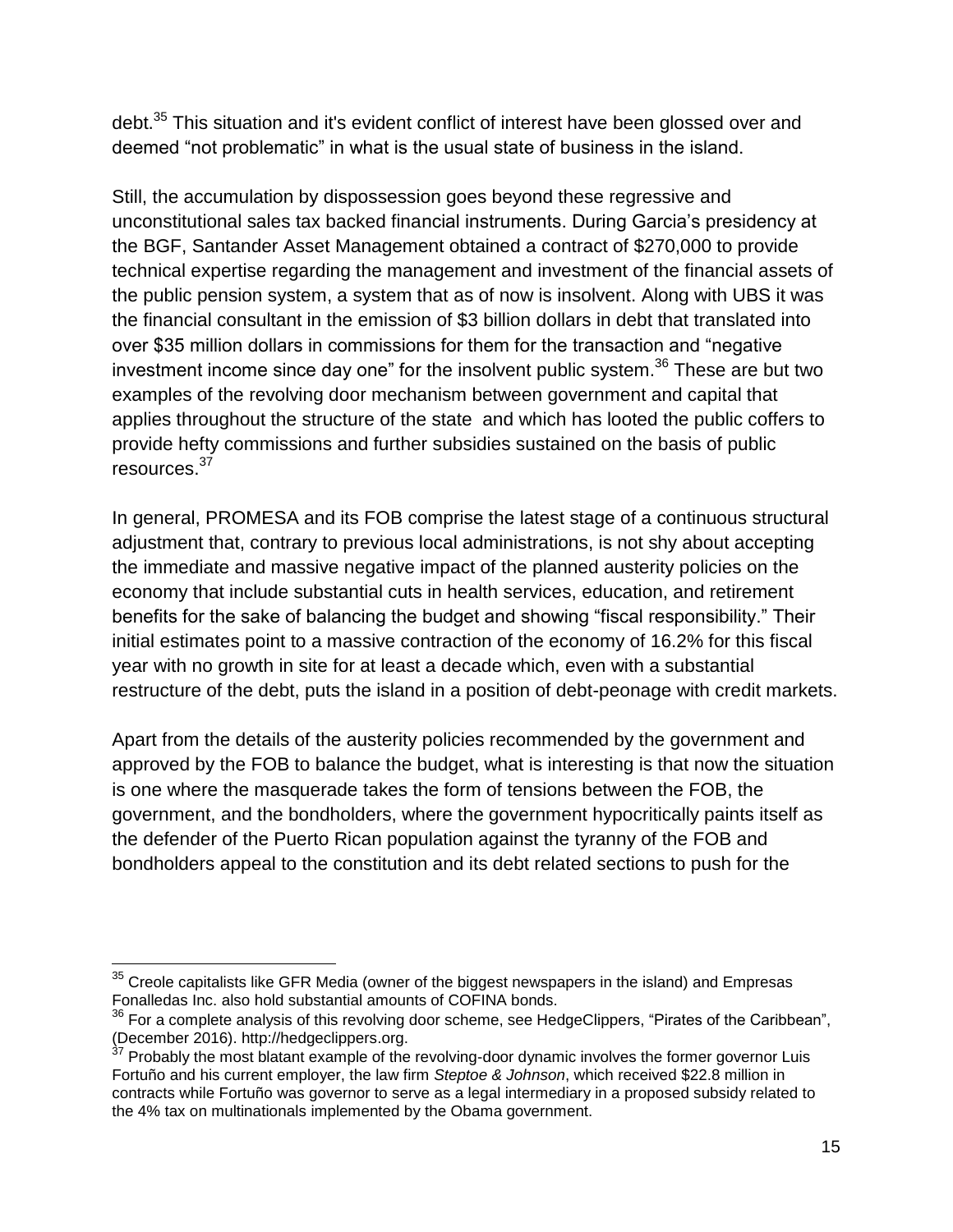payment of what is owed to them.<sup>38</sup> While it is true that factions within the capitalist class are colliding regarding the restructuring and payment of the debt, dozens of schools keep closing, thousands of public employees keep seeing their benefits reduced, and public services keep being slashed while thousands leave the island trying to escape the adjustment. The present government reacts by juggling with the budgets of the different public branches, in what in effect is an attempt to encourage intra-class tensions.<sup>39</sup> At the same time the inter-class dynamics keep being obscured by the "frictions" at the top (government, FOB, bondholders) and the eternal debates regarding the colonial status. $40$ 

## **Conclusion**

A long string of governments in Puerto Rico, supported by the local elites, neglected their people's basic rights and well-being, while seeking to please vested foreign and local interests, political investors and themselves. These administrations managed the budget as private accounts, allocating resources with no long term vision of development and social welfare. They granted tax exemptions and credits with no rigorous analysis of the projects in question, tolerating rampant tax evasion and corruption. Then, when the fiscal nightmare burst, they declared themselves incapable of fixing it, running into the master chamber asking for help while denying any wrongdoing, asking Congress for a moratorium and restructuring of the debt, more money for a corrupt and ill designed health system, and some development tools, while claiming that it all happened because Puerto Rico is a colony with no powers at all. Contrary to public perception that the FOB is simply a colonial imposition from the US government, we are certain that it is what the ruling class coalition in Puerto Rico wanted.

There are two general visions for addressing the crisis. The progressive path with deep restructuring, a strong commitment with egalitarian principles, a long term planning horizon, restoration of the environment, community based initiatives and more selfgoverning capacities. The second path, which has been intermittently applied to the Puerto Rican economy since the Tobin Report of 1975, is the selective austerity policies that have perpetuated high unemployment, poverty, income inequality, mediocre

 $38$  An example of this show is the submission by the government of what turns to be an unreal budget to the FOB for its approval, with the latter rejecting it and the former using this rejection as a rallying cry against the board while at the end accepting many of the boards recommendations for approval.

 $\beta$  An example of this predates the FOB, when the "Krueger Report" commissioned by the government recommended shifting funds from the University of Puerto Rico to the Administration of Health Insurance Of Puerto Rico (ASES). Now the Rosselló administration reacted to the latest student strike by proposing the same redistribution but in the opposite direction.

<sup>&</sup>lt;sup>40</sup> Amidst the crisis, yet another non-binding status related referendum was held on June 11, 2017 that cost more than \$7 million dollars.